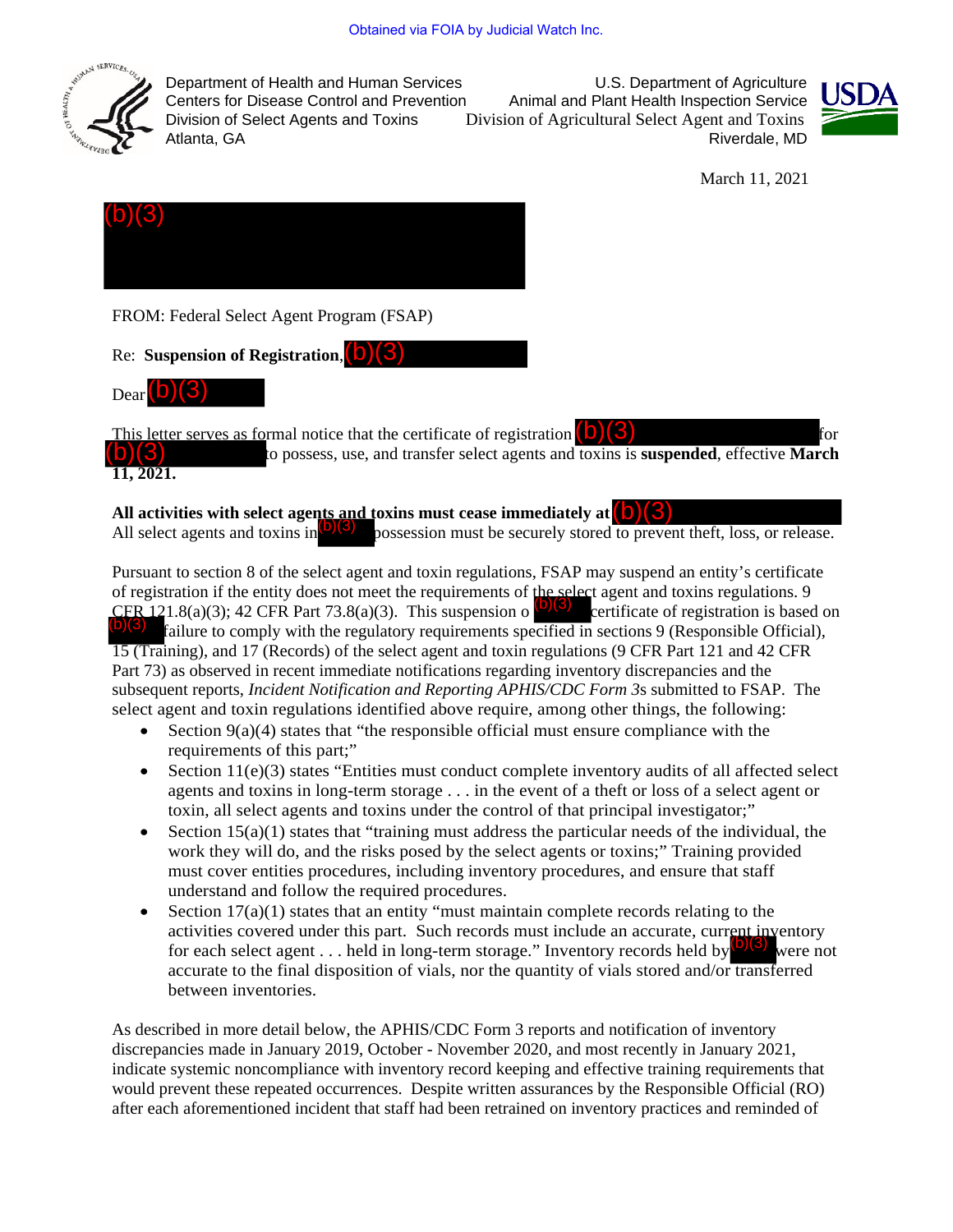portance of proper communication ystemic noncompliance with the evidenced by the following: continued to report inventory discrepancies. Specifically, ements of the select agent and toxin regulations are

|           | $TLR(b)(3)$ - On Jan 10, 2019, (b)(3)                                                 |
|-----------|---------------------------------------------------------------------------------------|
|           | (b)(3)                                                                                |
|           |                                                                                       |
|           |                                                                                       |
|           |                                                                                       |
|           |                                                                                       |
|           |                                                                                       |
|           |                                                                                       |
| $\bullet$ | <b>TLR</b> (b)(3) – On October 14, 2020, (b)(3)                                       |
|           | (b)(3)                                                                                |
|           |                                                                                       |
|           |                                                                                       |
|           |                                                                                       |
|           | <b>Inventory discrepancy report</b> – On November 12, 2020, (b) $(3)$                 |
|           | (b)(3)                                                                                |
|           |                                                                                       |
|           | (b)(3)<br>Because all vials were                                                      |
|           | accounted for and no vials were missing or stolen, no APHIS/CDC Form 3 was submitted. |
|           | <b>TLR</b> (b)(3) - On Jan 20, 2021 (b)(3)                                            |
|           | (b)(3)                                                                                |
|           |                                                                                       |

This letter includes the immediate actions  $\frac{D(3)}{D(3)}$  must take and the corrective actions  $\frac{(b)(3)}{D(3)}$  must implement for FSAP to consider restoratio implement for FSAP to consider restoration. The  $\mathbf{e}_{\mathcal{S}}$ suspension appeal, immediate actions listed below e followed.

•

Upon receipt of this letter, **included** must immediately do the following:

1. Stop all activities with select agents and toxins, except the vial-by-vial inventory described in more detail below, and